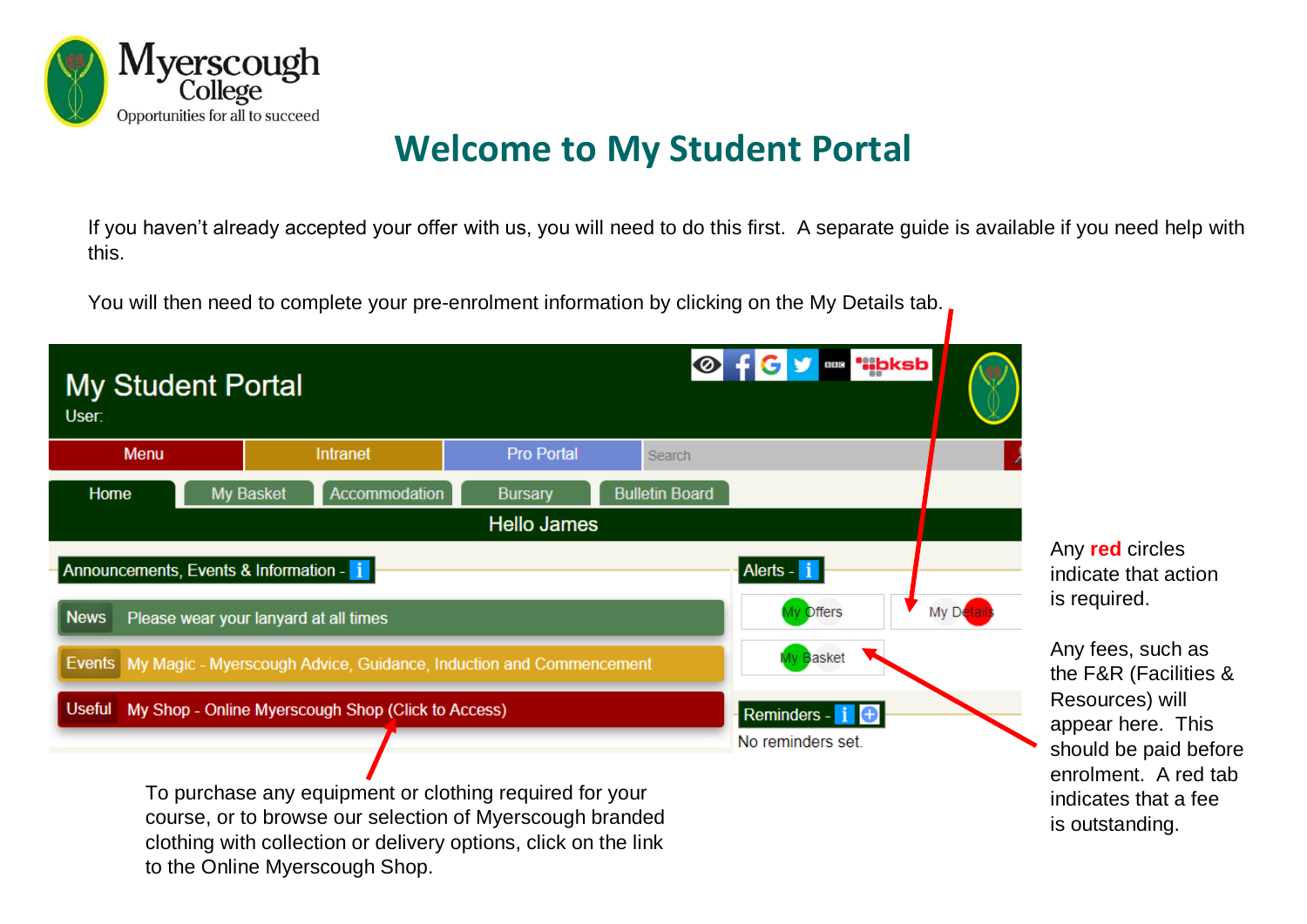## **Personal Details**

The first page that you need to complete is Personal Details. Some of this information will have been taken from your application, but you need to check it for accuracy.

You will need to upload a recent head and shoulders photograph (without any type of head wear).

.

You will need to have a photo saved to your phone or device to do this. Click on the Select a new photo tab and simply upload your photograph, which will be printed onto your Student ID Badge.

| Home                                  | <b>My Basket</b> | <b>Accommodation</b>                   | <b>Bulletin Board</b><br><b>Bursary</b>                                                                                                                                                                                                                  |
|---------------------------------------|------------------|----------------------------------------|----------------------------------------------------------------------------------------------------------------------------------------------------------------------------------------------------------------------------------------------------------|
|                                       |                  |                                        | <b>My Details</b>                                                                                                                                                                                                                                        |
| My Personal Information & Consent - C |                  |                                        |                                                                                                                                                                                                                                                          |
|                                       |                  |                                        | • Personal Details • Additional Details • NOK & Emergency Contacts • Medical & Health • Consent, Agreement & Terms                                                                                                                                       |
|                                       |                  |                                        | <b>My Personal Details</b>                                                                                                                                                                                                                               |
|                                       |                  |                                        | Please note that changes you make to your Personal Details will be sent for approval. Once submitted you will temporarily be unable to edit your<br>details until your amendment request is processed. Pending approval details are displayed in yellow. |
|                                       |                  | Forename(s)*                           | Joseph                                                                                                                                                                                                                                                   |
|                                       |                  | Sumame*                                | <b>Brown</b>                                                                                                                                                                                                                                             |
|                                       |                  | <b>Preferred First Name (Optional)</b> | Joe                                                                                                                                                                                                                                                      |
|                                       |                  | Date Of Birth*                         | 16/05/1982                                                                                                                                                                                                                                               |
| Select a new photo                    |                  | <b>Student Reference(s)</b>            | M133399                                                                                                                                                                                                                                                  |
|                                       |                  | Home Address*                          | 123 Long Street<br>Longton<br>Preston                                                                                                                                                                                                                    |
|                                       |                  | Postcode*                              | PR3 0RY                                                                                                                                                                                                                                                  |
|                                       |                  | Home Telephone No.*                    | 01995642222                                                                                                                                                                                                                                              |
|                                       |                  | Mobile Telephone No.*                  | 07701234567                                                                                                                                                                                                                                              |
|                                       |                  | <b>Vehicle Registration</b>            |                                                                                                                                                                                                                                                          |
| Changes Pending Approval Current Data |                  | Compulsory                             | Save My Personal Details<br><b>Edit My Personal Details</b>                                                                                                                                                                                              |

You can edit any of your personal details by clicking on the Edit My Personal Details tab.

**Anything marked with \* is mandatory.** You should then save any changes using the Save My Personal Details tab.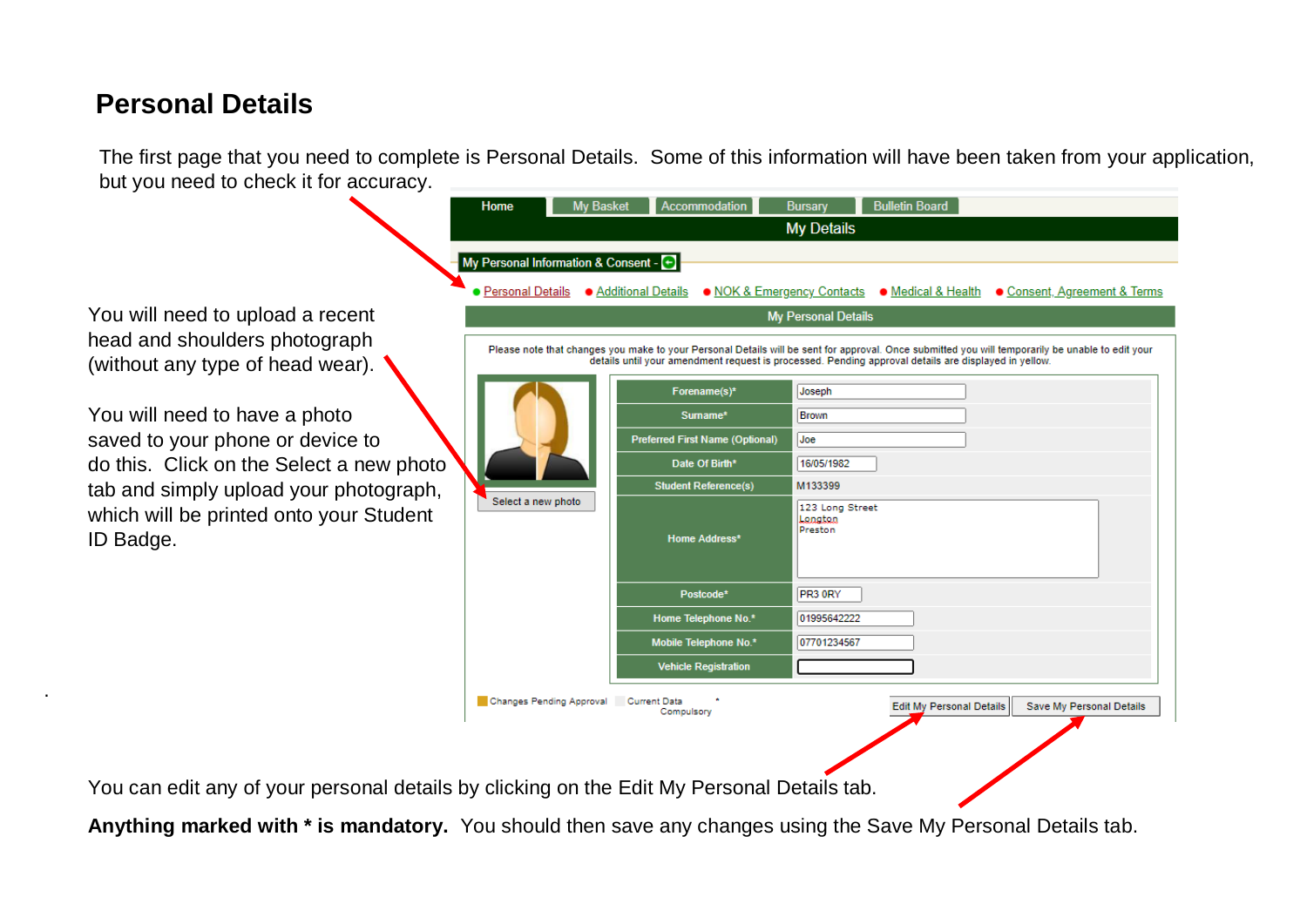## **Additional Details**

The next tab to complete is Additional Details.

|                                                                                                                 | <b>Additional Details</b>                                             |                                                               |
|-----------------------------------------------------------------------------------------------------------------|-----------------------------------------------------------------------|---------------------------------------------------------------|
| Ethnicity*                                                                                                      | White - English / Welsh / Scottish / Northern Irish / British         |                                                               |
| Nationality*                                                                                                    | English                                                               |                                                               |
| Travel Method*                                                                                                  | <b>Not Provided</b>                                                   |                                                               |
| Are you or have you ever been in care?*                                                                         | <b>Not Provided</b>                                                   |                                                               |
| Care Duration*                                                                                                  | <b>Not Provided</b>                                                   |                                                               |
| Learning Records Service Consent*<br><b>Fair Processing Notice</b>                                              | <b>Not Provided</b>                                                   |                                                               |
| Previous School*<br>(you can also search the words 'None', 'Not Listed' or<br>'Home' for home schooling)        | <b>Not Provided</b>                                                   |                                                               |
| Do you have a learning difficulty or health problem?*                                                           | <b>Not Provided</b>                                                   |                                                               |
| I agree to be contacted about courses and learning<br>opportunities                                             | Learner has not agreed                                                |                                                               |
| I agree to be contacted for surveys and research                                                                | Learner has not agreed                                                | It is really important that you tell                          |
| <b>Household Situation 1</b><br>Which of the following statements apply (one or more may<br>apply)*             | <b>Not Provided</b>                                                   | us if you have a learning<br>difficulty, disability or health |
| Did you have Exam concessions whilst you were in<br>School?<br>(i.e. extra time, a reader, a separate room etc) | problem. This will not affect<br><b>Not Provided</b>                  |                                                               |
| Preferred method of contact<br><b>Contact Preference Guide</b>                                                  | Email Post Phone SMS                                                  | your place on the course.                                     |
|                                                                                                                 | <b>Employment Details</b>                                             |                                                               |
| Employment Status*                                                                                              | <b>Not Provided</b>                                                   |                                                               |
| <b>Length Of Unemployment</b>                                                                                   | <b>Not Provided</b>                                                   |                                                               |
| <b>Benefit Status</b>                                                                                           | <b>Not Provided</b>                                                   |                                                               |
| <b>Previous Education</b>                                                                                       | <b>Not Provided</b>                                                   |                                                               |
| Missing Data<br>Current Data * Compulsory                                                                       | <b>Edit Additional Details</b><br>Proceed To NOK & Emergency Contacts |                                                               |

Edit your details by clicking on the Edit Additional Details tab, then either click on the Proceed to NOK & Emergency Contacts tab here or at the top of the page.

 $\sqrt{2}$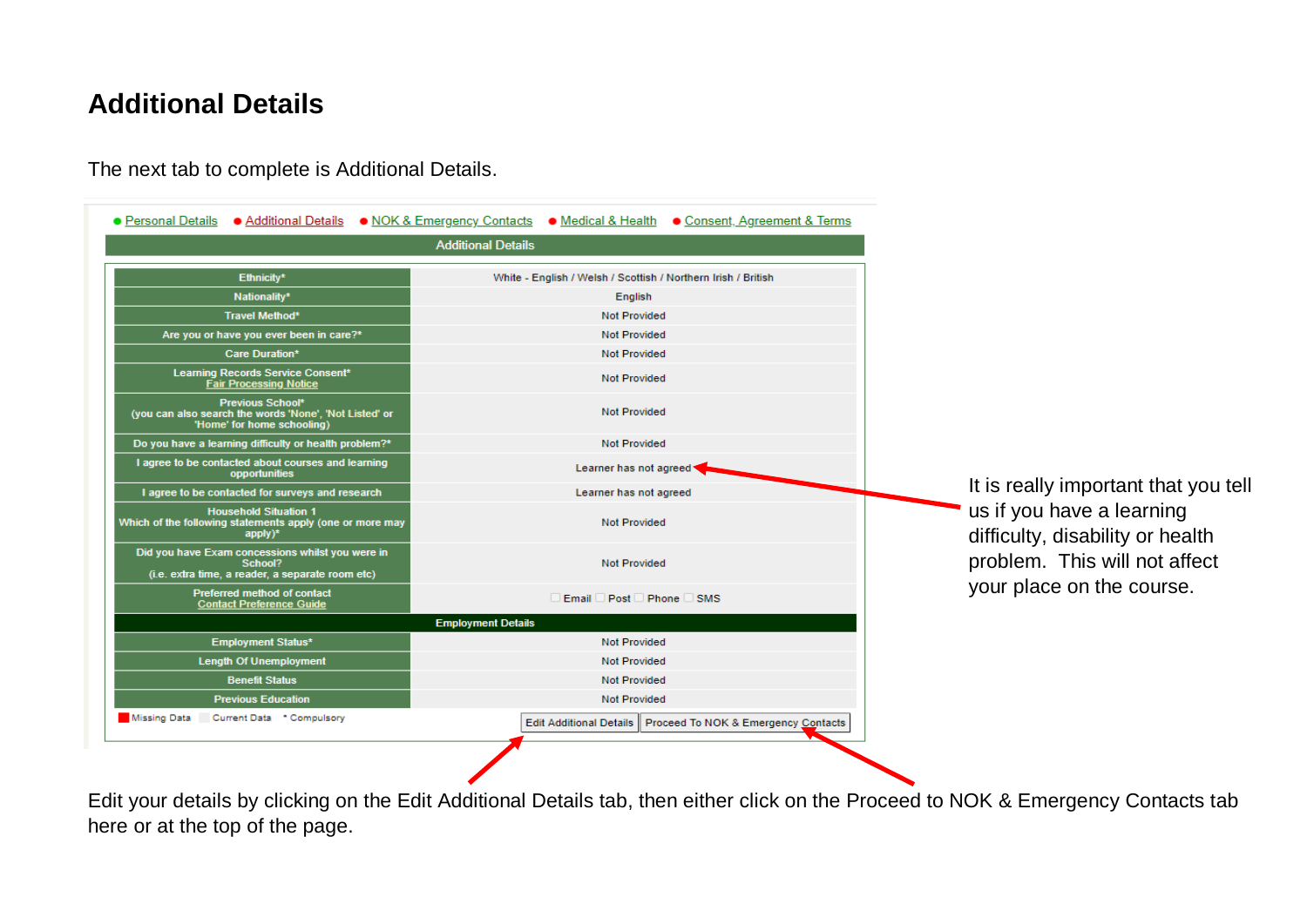# **Next of Kin and Emergency Contacts**

It is essential that you provide this information in case of an accident or other emergency. Please provide **two** contacts where possible and check to make sure that telephone numbers and email addresses are correct. It is really important that you update this information if anything changes.

|                                                                                         | Next of Kin & Emergency Contacts                                                                                                                                                                                           |                |                                                                                                                                                                                                                            |  |
|-----------------------------------------------------------------------------------------|----------------------------------------------------------------------------------------------------------------------------------------------------------------------------------------------------------------------------|----------------|----------------------------------------------------------------------------------------------------------------------------------------------------------------------------------------------------------------------------|--|
|                                                                                         | You must provide at least one person you want us to contact in the case of an emergency. This can be the same as the below Next Of Kin, Parent or<br>Guardian or someone else.                                             |                |                                                                                                                                                                                                                            |  |
|                                                                                         | <b>Emergencey Contact 1*</b>                                                                                                                                                                                               |                | <b>Emergency Contact 2</b>                                                                                                                                                                                                 |  |
| Name*                                                                                   | Jane Smith                                                                                                                                                                                                                 | <b>Name</b>    | Fred Smith                                                                                                                                                                                                                 |  |
| Telephone*                                                                              | 07777123456                                                                                                                                                                                                                | Telephone      | 07444123400                                                                                                                                                                                                                |  |
| You must provide at least one Next Of Kin, Parent or Guardian and all of their details. |                                                                                                                                                                                                                            |                |                                                                                                                                                                                                                            |  |
|                                                                                         | Next Of Kin/Parent/Guardian Contact 1*                                                                                                                                                                                     |                | Next Of Kin/Parent/Guardian Contact 2                                                                                                                                                                                      |  |
| Name*                                                                                   | Jane Smith                                                                                                                                                                                                                 | <b>Name</b>    | Fred Smith                                                                                                                                                                                                                 |  |
| Telephone*                                                                              | 07777123456                                                                                                                                                                                                                | Telephone      | 07444123400                                                                                                                                                                                                                |  |
| Email*                                                                                  | janesmith289@gmail.com                                                                                                                                                                                                     | Email          | fsmith567@outlook.com                                                                                                                                                                                                      |  |
| Address*                                                                                | 123 Long Lane<br>Longton<br>Preston<br>Lancashire                                                                                                                                                                          | <b>Address</b> | 123 Long Lane<br>Longton<br>Preston<br>Lancashire                                                                                                                                                                          |  |
| Postcode*                                                                               | PR3 0RY                                                                                                                                                                                                                    | Postcode       | PR3 0RY                                                                                                                                                                                                                    |  |
|                                                                                         | ○ Please tick to consent for the College to share information in relation<br>to concerns around academic studies, attendance, support and welfare,<br>conduct and behaviour medical conditions and, if relevant, residency |                | ☑ Please tick to consent for the College to share information in relation<br>to concerns around academic studies, attendance, support and welfare,<br>conduct and behaviour medical conditions and, if relevant, residency |  |
|                                                                                         |                                                                                                                                                                                                                            |                |                                                                                                                                                                                                                            |  |

Please tick **each** Next of Kin/Parent/Guardian that you authorise College to share information with. If you do not tick this box, we will not be able to provide any information to you.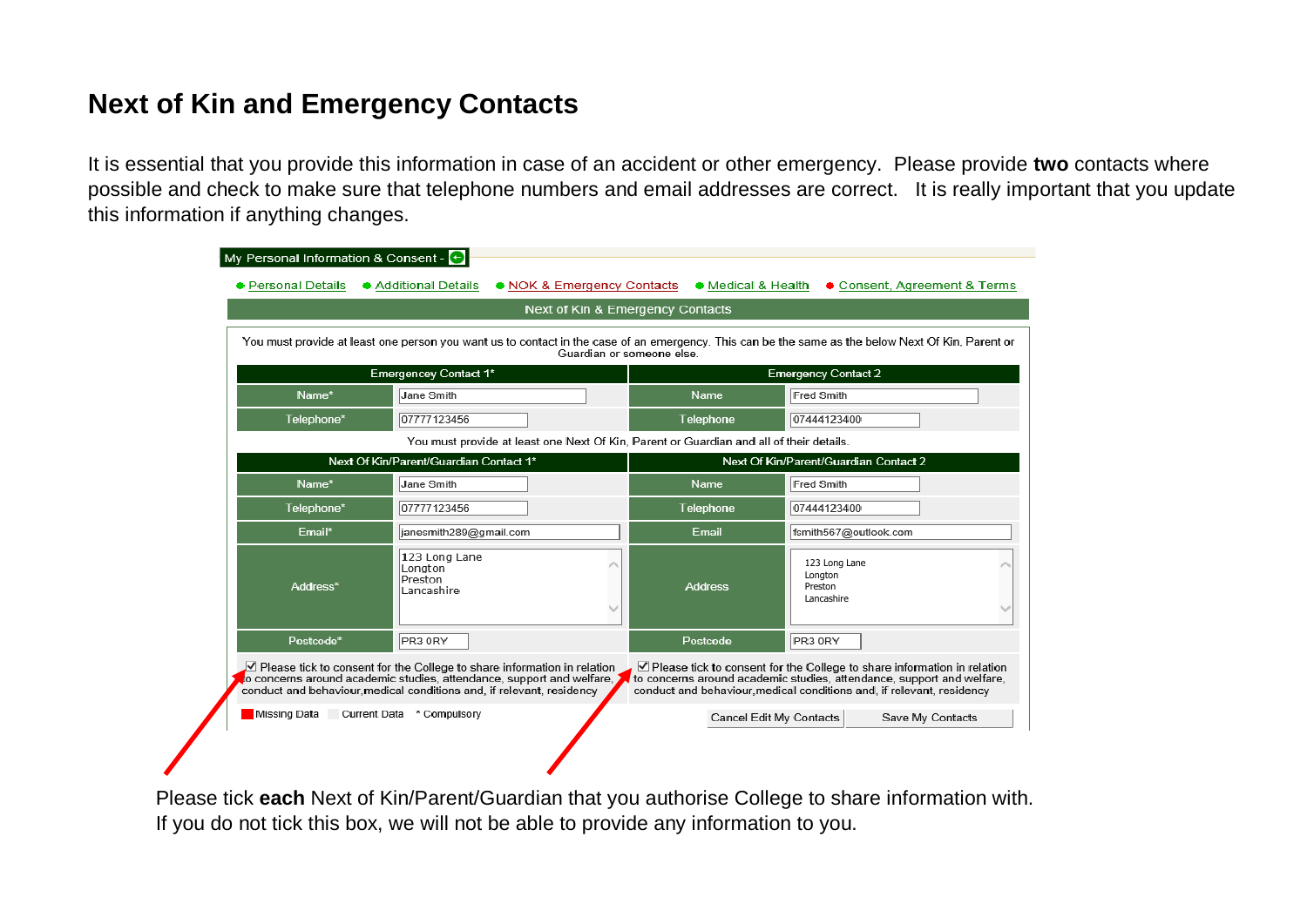### **Medical and Health Information**

| <b>Medical &amp; Health Details</b>                                                         |                |
|---------------------------------------------------------------------------------------------|----------------|
|                                                                                             |                |
| Do you have ADHD, mental health, stress or anxiety issues?                                  | ○ No ® Yes     |
| Takes medication twice daily for ADHD and suffers anxiety when meeting new<br>people        |                |
| Are you currently taking any medication?                                                    | ® No ○ Yes     |
| Do you or have you ever had Epilepsy?                                                       | ® No ○ Yes     |
| Do you or have you ever had a heart condition?                                              | ® No ○ Yes     |
| Do you or have you ever had Asthma/Bronchitis?                                              | ® No ○ Yes     |
| Do you or have you ever had severe headaches?                                               | $@$ No $O$ Yes |
| Do you or have you ever had any fainting/blackouts?                                         | ® No ○ Yes     |
| Do you or have you ever had Diabetes?                                                       | $@$ No $O$ Yes |
| Have you had any illness or operation requiring admission to hospital in the past 6 months? | ® No ○ Yes     |
| Do you or have you ever had any allergies to known drugs?                                   | $@$ No $O$ Yes |
| Do you or have you ever had any other allergies?                                            | ® No ○ Yes     |
| Do you have a hearing impairment?                                                           | ® No O Yes     |
| Do you have a visual impairment?                                                            | ® No ○ Yes     |
| Do you have any mobility difficulties?                                                      | ® No ○ Yes     |
| Do you have dyslexia, dyspraxia or learning difficulties?                                   | $@$ No $O$ Yes |
| Do you have Autism, Aspergers or communication needs?                                       | ® No ○ Yes     |
| Do you have an Education, Health and Care plan ?                                            | ® No ○ Yes     |
| Do you you wish to disclose personal information in a confidential setting ?                | ® No ○ Yes     |
| Do you have a Social Worker?                                                                | ® No ○ Yes     |
|                                                                                             | ® No ○ Yes     |

It is important that provide us with accurate information on any medical or health conditions that you have.

You must click either **Yes** or **No** to each question, and where you answer Yes, a box will appear for you to type in further information.

Please save your answers before moving on the Consent Form.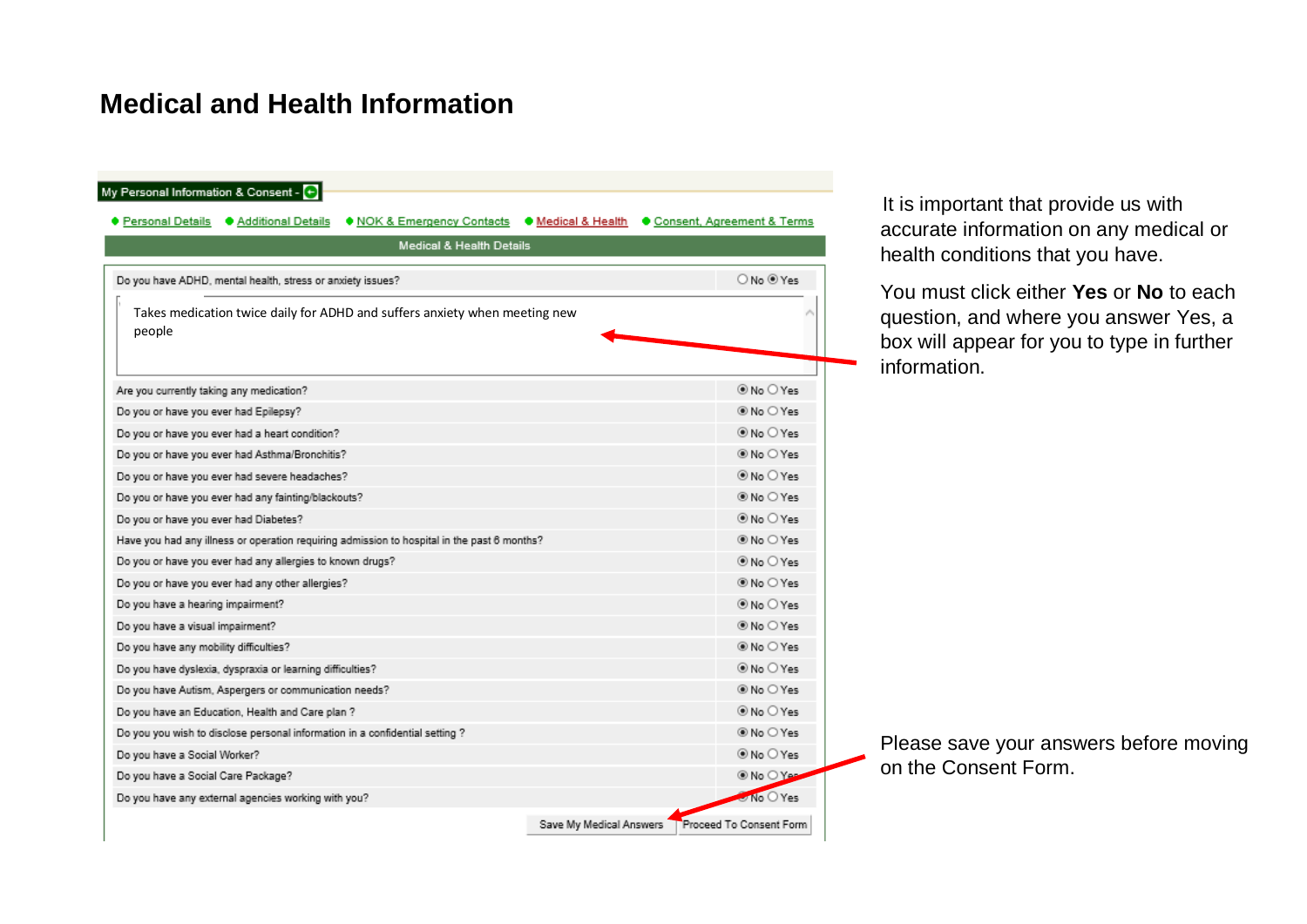### **Consent and Agreement**

Under GDPR, you must provide your consent to allow Myerscough College to use your personal data, including your photograph or video image in certain ways, or share information about you.

Please read through each statement and click either **Yes** or **No** to each.

You must also confirm that the information you have provided is accurate, and ensure that you keep this up to date at all times.

| ♦ Additional Details • NOK & Emergency Contacts • Medical & Health • Consent, Agreement & Terms<br>● Personal Details<br><b>Consent &amp; Agreement</b>                                                                                                                                                                                                                                                                                              |                    |
|------------------------------------------------------------------------------------------------------------------------------------------------------------------------------------------------------------------------------------------------------------------------------------------------------------------------------------------------------------------------------------------------------------------------------------------------------|--------------------|
|                                                                                                                                                                                                                                                                                                                                                                                                                                                      |                    |
| I consent to my child to taking part in College trips and other activities that take place off College premises. The trips and activities<br>covered by this consent include: -visits (including residential trips) which take place during the holidays or a weekend and -off-site<br>sporting fixtures outside the College day.                                                                                                                    | O No ® Yes         |
| I consent to Myerscough College and University Centre authorising urgent medical and dental treatment, should it be deemend<br>necessary in an emergency and, in the event of my consent not being readily available using the contact details provided on this<br>form.                                                                                                                                                                             | O No ® Yes         |
| Myerscough College and University Centre often takes photographs and videos for publicity purposes. These images may appear<br>in printed publications such as prospectuses, on our website, social media or the news media (including local press and external<br>websites that feature Myerscough profiles). Individuals may be identified by name on any such material. By ticking this box, you<br>provide your permission for such publication. | ONo ®Yes           |
| I consent to being contacted by a third party organisation to collect information on whether I have continued in education or gone<br>into employment at the end of my course. This enables the College to analyse the progression routes of our students.                                                                                                                                                                                           | O No ® Yes         |
| I consent to the sharing of information with my school or other educational institute (where appropriate) in relation to following up<br>my application and enrolment to the course.                                                                                                                                                                                                                                                                 | O No ® Yes         |
| Students who are eligible for free school meals will be required to provide us with biometric information in the form of a fingerprint.<br>In order for us to be able to use this information for the purposes of an automated biometric recognition system, we require that<br>you indicate your consent for us to do so by ticking this box.                                                                                                       | $0$ No $\odot$ Yes |
| I confirm that the information provided on this Health and Wellbeing Consent Form is accurate and true to the best of my<br>knowledge and belief.                                                                                                                                                                                                                                                                                                    | $O$ No $O$ Yes     |
| I have provided the correct emergency contact details and will ensure that this information is kept up to date.                                                                                                                                                                                                                                                                                                                                      | ONo ®Yes           |
| I agree to attend all timetabled classes and, if the study programme is delivered via distance-learning to frequently access the<br>learning materials. I agree to my attendance being monitored through completion of a register. I will seek prior approval for any<br>planned absences and will notify the College of any illness as soon as possible, in accordance with College policy.                                                         | O No ® Yes         |
| I consent to the College communicating with my parent/guardian in relation to fees and other finance related matters.                                                                                                                                                                                                                                                                                                                                | O No ® Yes         |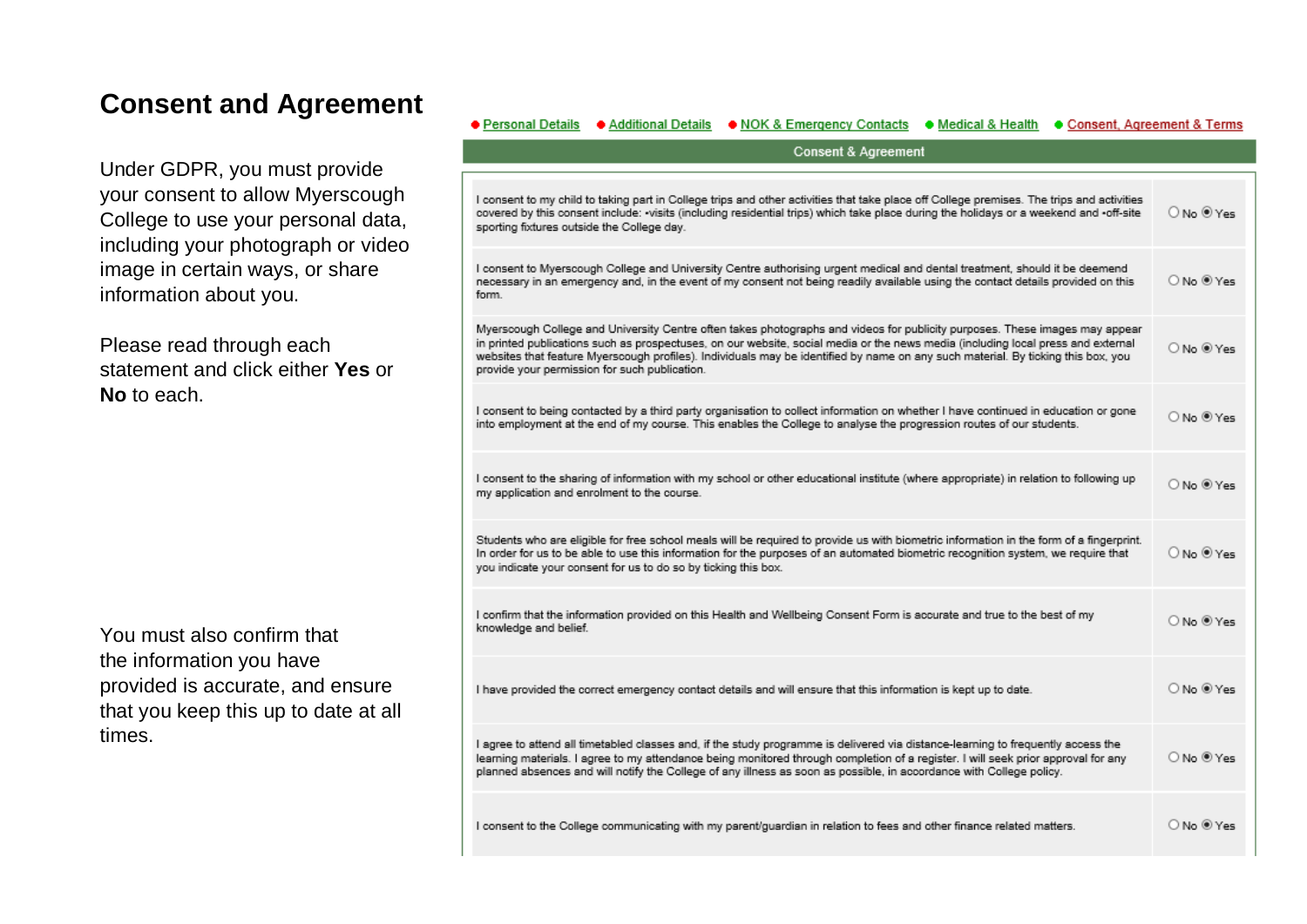### **Terms and Conditions**

#### **Terms & Conditions**

#### **Visits and Enrichment Activities**

During the course of your studies at Myerscough College and University Centre, you may be required to attend out of College activities both on and off campus. During off-campus activities, students will be supervised in accordance with our Organising Off-Campus Activities Procedure. The College will take all reasonable and necessary precautions to ensure the safety and welfare of all students. At all times during off-campus activities. students will be subject to normal College Policies and Procedures and must conduct themselves so as not to discredit themselves and/or the College. Should a student fail to meet the standards of behaviour required, the activity organiser has absolute discretion to send a student home at any time. In such an event, the sudent or his/her parent or quardian will be liable for the cost of the return trip.

#### **Insurance Cover**

All students participating in activities will be covered by the College's insurance covering liability for the duration of the activity. Personal injury cover, however, is NOT provided by the College. The student or (where he/she is under the age of 18) their parent or quardian hereby undertakes to indemnify the College in the event of any loss or damage whatsoever caused by the student participating in the activity and to reimburse the College for any expenditure incurred by the student.

#### Accuracy of Information

Please be aware that Myerscough College and University Centre reserves the right to refuse access to any course or activity where information on the Health and Wellbeing Consent Form is incomplete, or if any of the information is knowingly incorrect or misleading.

#### **Privacy Notice**

Myerscough College and University Centre takes it's obligations under the General Data Protection Regulations (GDPR) very seriously and will always ensure that personal data is collected, handled, stored and shared in a secure manner. Read our full Privacy Notice for full details.

#### **Understand and Agree**

 $\Box$  I understand and agree with the terms and conditions presented to me.

**Finish My Details** Save My Consent Answers

You must read through the Terms and Conditions and click to agree that you understand and agree with these.

Finally, click to save your details.